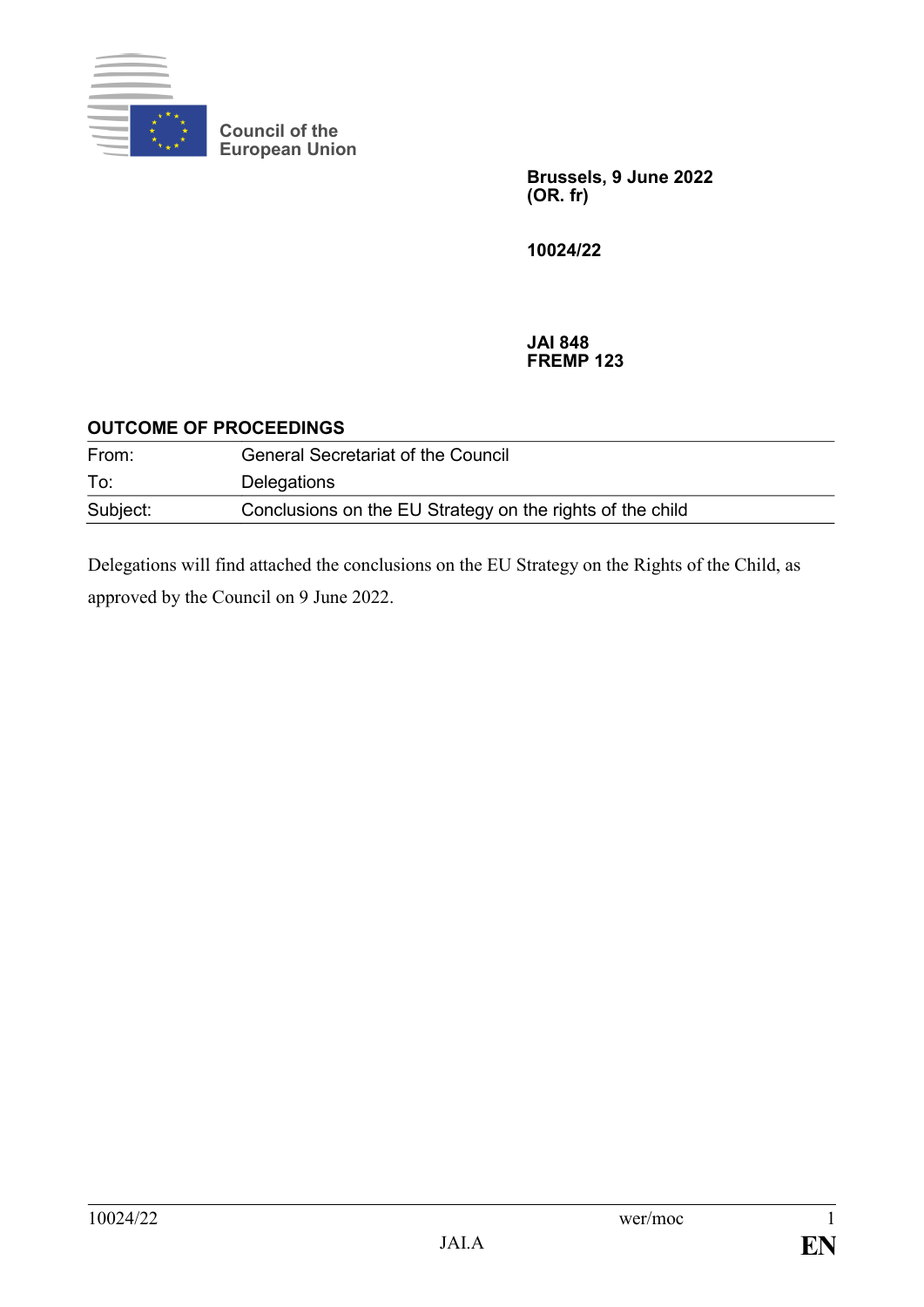# **ANNEX**

## **Council conclusions on the EU Strategy on the Rights of the Child**

### **Preamble**

The Council of the European Union,

- a. **Recalling** that children are fully-fledged holders of rights and that the protection and promotion of the rights of the child is a key objective of the European Union, and that children's rights are human rights, which are enshrined in the EU Charter of Fundamental Rights;
- b. **Affirming** that the principles and standards of the United Nations Convention on the Rights of the Child**<sup>1</sup>** , which has been ratified by all Member States, must continue to guide EU policies and actions, which have an impact on the rights of the child;
- c. **Underlining** that children's rights are universal, that every person below 18 years of age shall enjoy the same rights of the child without discrimination of any kind and that the best interests of the child must be a primary consideration in all actions relating to children, whether taken by public authorities or private institutions;
- d. **Highlighting** that children's rights are fundamental rights and, as such, need to be embedded in all relevant policies and legislation, both at national and EU level, in compliance with the principles of subsidiarity and proportionality, taking into consideration the respective exclusive and shared competences of Member States and of the EU in the field of family law as provided for in article 81 of the Treaty on the Functioning of the European Union;
- e. **Recalling** the existing legal acts on children's rights listed in Annex 2 to the EU Strategy on the Rights of the Child;
- f. **Recalling** the extensive set of standards of the Council of Europe in the field of the rights of the child, which have been accepted by Member States;

 $\mathbf{1}$ **<sup>1</sup>** [Convention on the Rights of the Child,](https://www.ohchr.org/EN/ProfessionalInterest/Pages/CRC.aspx) United Nations, 1989.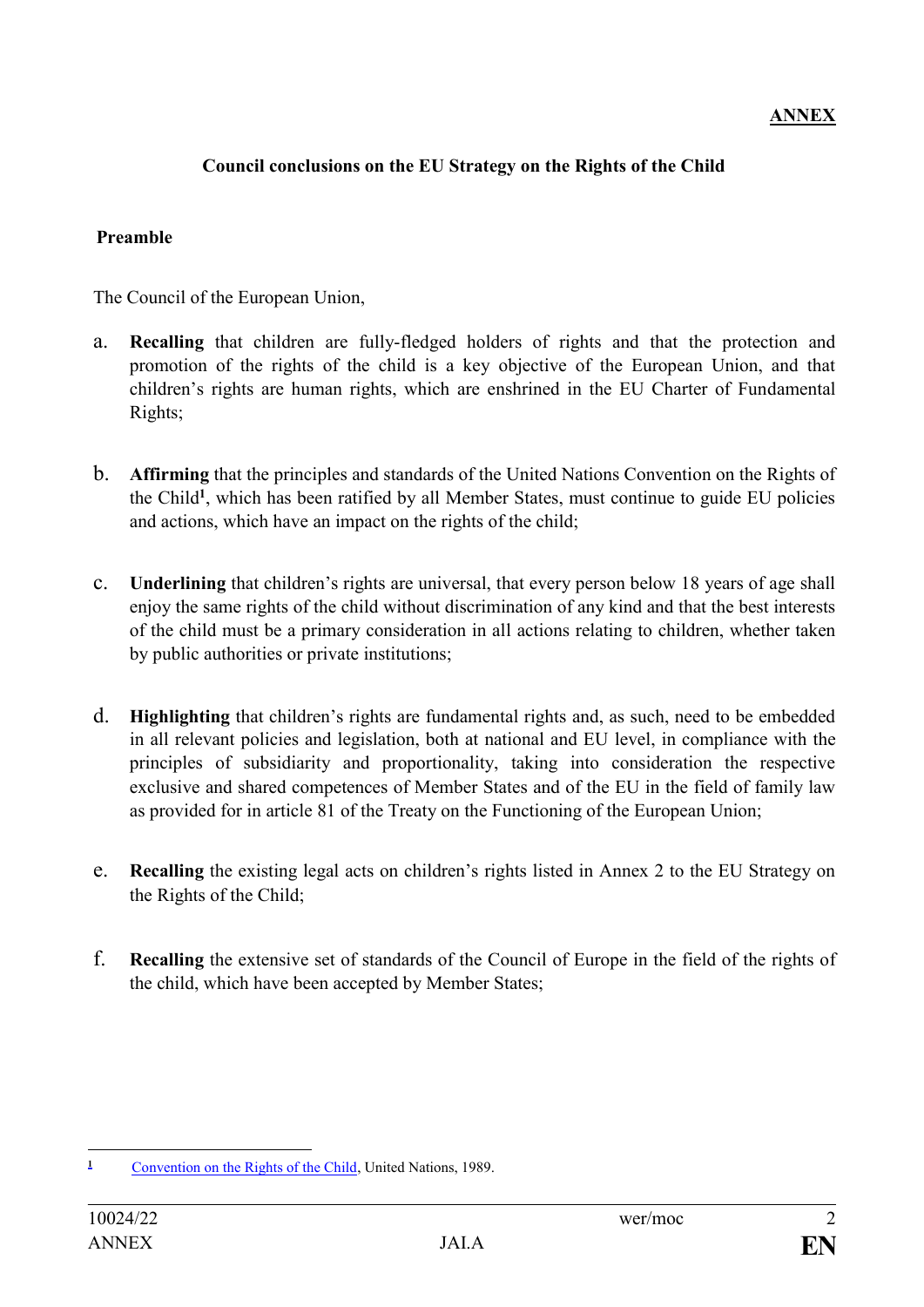- g. **Recalling** the adoption of Council Recommendation (EU) 2021/1004 of 14 June 2021 establishing a European Child Guarantee, which is a concrete instrument aimed at promoting equal opportunities for children at risk of poverty and social exclusion and concerns the elaboration of the second theme "socio-economic inclusion, health and education" of the EU Strategy on the Rights of the Child;
- h. **Emphasising** that all children have a right to non-discriminatory access to key services, such as early education and care, health, nutrition and housing which are important for their development and wellbeing;
- i. **Noting** the important role that the European Union plays in promoting, protecting and fulfilling the rights of all children worldwide;
- j. **Reaffirming** the importance of joining efforts with international organisations, namely the Council of Europe and the United Nations, in protecting and promoting the rights of children in the EU and worldwide, including equal opportunities for girls;
- k. **Taking note**, in this regard, of the fourth Council of Europe Strategy for the Rights of the Child (2022-2027) "Children's Rights in Action: from continuous to joint innovation" adopted by the Committee of Ministers on 23 February 2022, which aims at developing synergies with the EU Strategy on the Rights of the Child;
- l. **Noting with concern**, in the light of Russia's war of aggression against Ukraine, that children are at greater risk than adults in armed conflicts and their aftermath, and affirming that they need to be protected, in particular from their conscription into and use by the army or other armed forces as well as from trafficking in human beings, illegal adoption, sexual exploitation and separation from their families; that the same is true in other crisis and emergency situations caused by terrorism, a public health crisis, an economic crisis, climate change or natural disasters;
- m. Recalling the importance of the full implementation of Directive 2011/36/EU on preventing and combating trafficking in human beings and protecting its victims and of Directive 2011/93/EU of the European Parliament and of the Council of 13 December 2011 on combating the sexual abuse and sexual exploitation of children and child pornography and highlighting the importance of the EU Strategy on Combatting Trafficking in Human Beings 2021-2025;
- n. **Noting with concern** the impact of the COVID-19 pandemic on children, which has contributed to exacerbated difficulties experienced especially by children in vulnerable situations, by increasing risk and widening existing inequalities in access to key services and further exposing children to violence, abuse and neglect;
- o. **Recognising the need** to ensure that children are meaningfully involved and considered in the global COVID-19 recovery;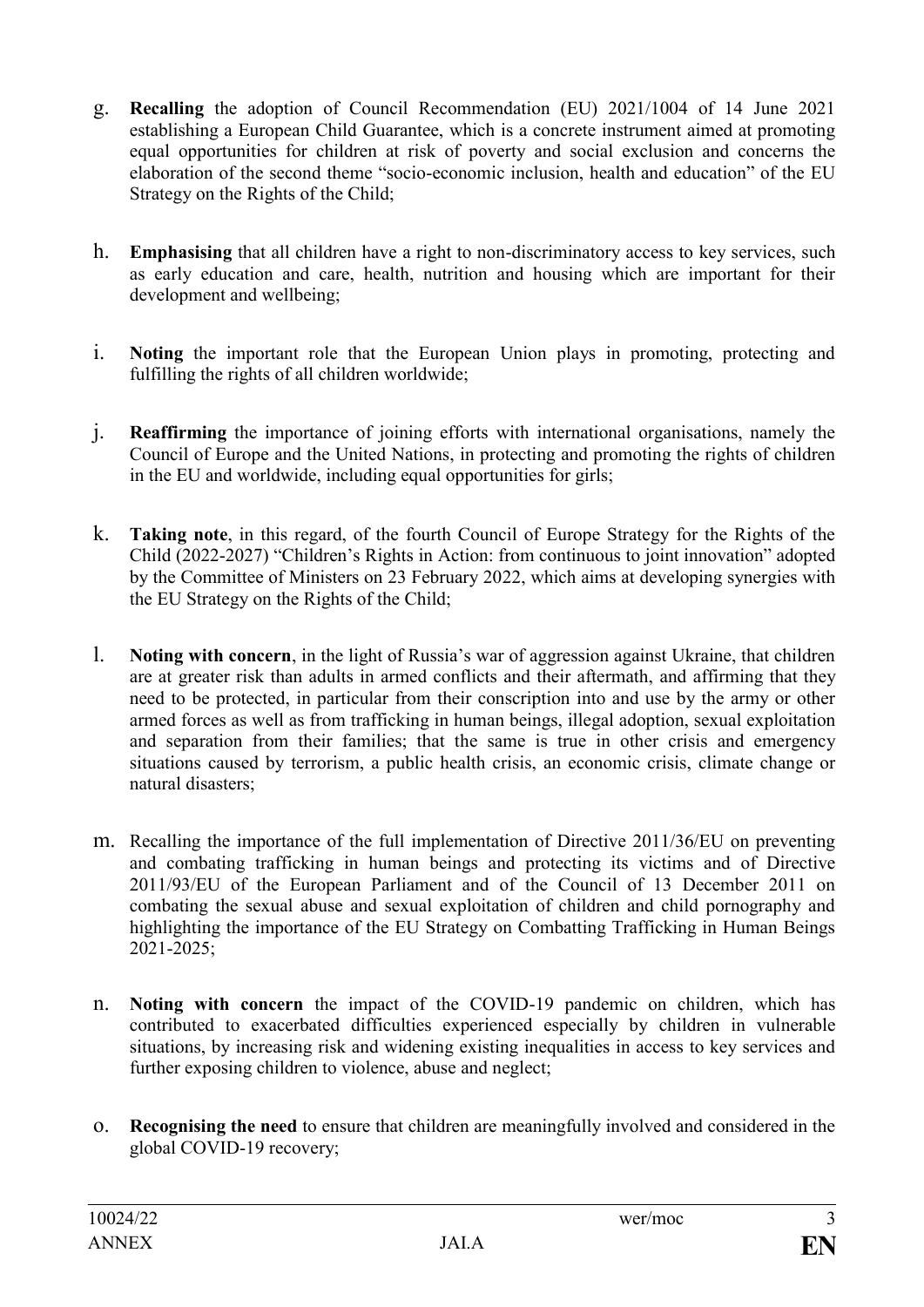- p. **Acknowledging** that children's rights need to be protected and promoted offline as well as online, and that efforts are needed in order to harness the opportunities offered by the digital environment, while limiting the risks this environment can pose to children and the fulfilment of their rights;
- q. **Recalling** that children represent more than 18 % of the EU population, are already agents of change, and that they need to be heard, listened to and included in the democratic life of our societies.

The Council of the European Union,

- 1. **Welcomes** the development, protection and promotion of the rights of the child in the EU and on a global level, as foreseen in the comprehensive EU Strategy on the Rights of the Child, underpinned by extensive consultation and meaningful participation of children themselves;
- 2. **Stresses** that the Strategy is built upon the principles of equality, inclusion, gender equality and non-discrimination, and that specific groups of children face particular vulnerabilities and suffer from socio-economic exclusion and discrimination, the Council reiterates, in this regard, that discrimination of the child or his or her parents or legal guardians, based on any ground such as sex, race, colour, ethnic or social origin, genetic features, language, religion or belief, political or any other opinion, membership of a national minority, property, birth, disability, age or sexual orientation is prohibited;
- 3. **Notes** that the EU Strategy on the Rights of the Child and its six interconnected thematic priorities represent a solid basis for developing children`s rights based policies, measures, and legislation at EU and national level;
- 4. **Welcomes** the Commission's initiative to mainstream the children's rights perspective into all relevant EU policies, legislation and funding programs, and supports the development of a mainstreaming checklist on the rights of the child;
- 5. **Underlines** the importance of developing and providing child-friendly and accessible information about children's rights to the public, including to children, and in particular versions and formats of the Charter of Fundamental Rights and other key EU instruments, in multiple languages in order to fulfil children's right to be informed, and to foster effective participation by children in democratic life;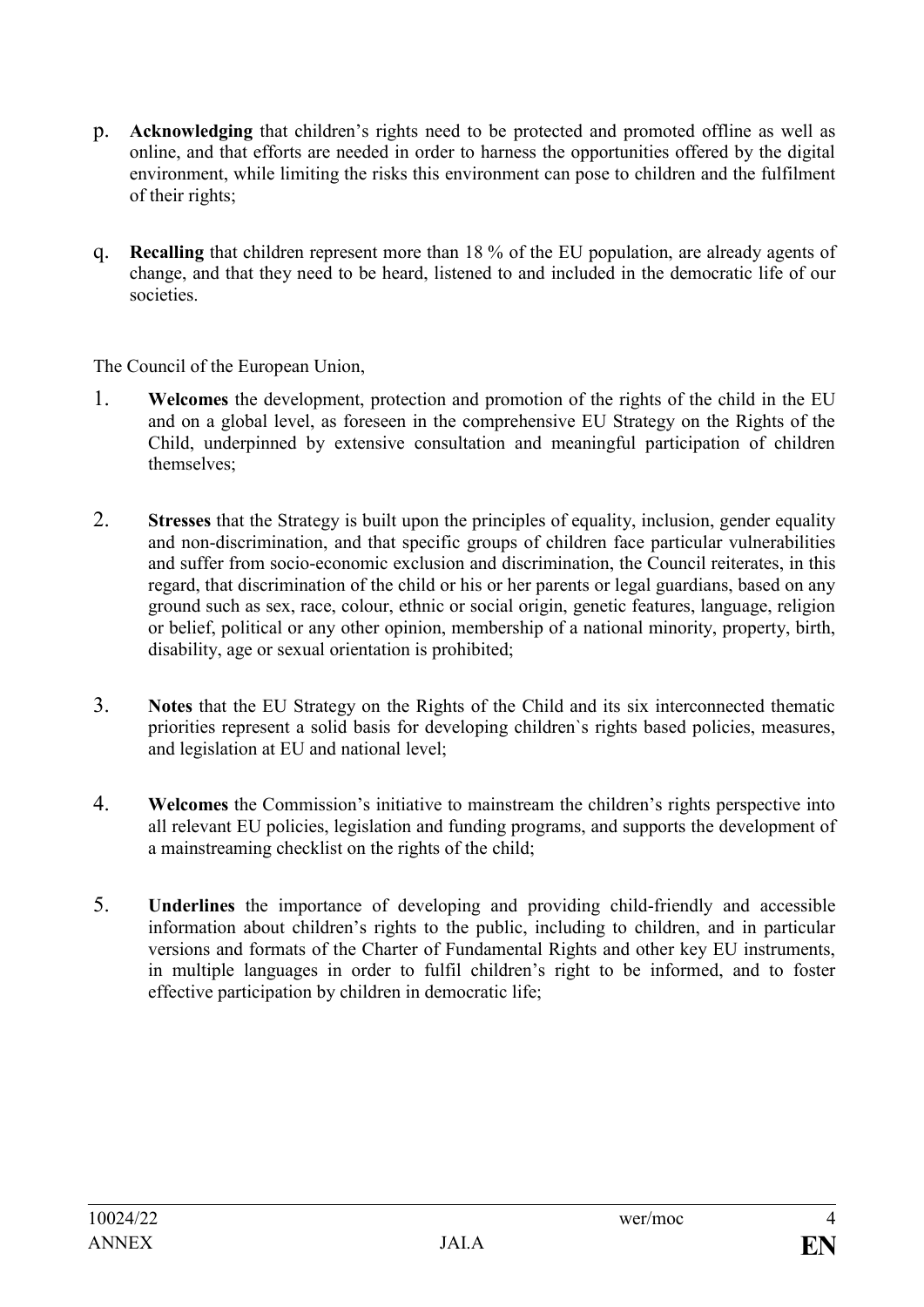- 6. **Stresses** the importance to strengthen the participation of children in political and democratic life at local, national and EU level, also by establishing new and supporting existing mechanisms of meaningful participation of children and promoting equal participation of children without discrimination of any kind by ensuring that children are heard and their views taken into account;
- 7. **Supports** the intention of the European Commission to establish, in cooperation with the European Parliament and child rights organisations an EU Children's Participation Platform connecting existing child participation models, with the objective of setting up a strong mechanism enabling the effective and meaningful participation of children at all levels;
- 8. **Recognises** the importance of exchanging good practices at national and EU level, and welcomes the launch of the EU Network for Children's Rights by the European Commission with the aim of reinforcing dialogue and mutual learning between the EU Member States and civil society organisations on children's rights, and to support the implementation, monitoring and evaluation of the EU Strategy on the Rights of the Child;
- 9. **Welcomes** the initiative of the European Commission to strengthen collaboration with relevant regional and local authorities, and with other relevant institutions, regional and international organisations, civil society and national human rights institutions;
- 10. **Recognises** the role ombudspersons, including ombudspersons for children, play[...] in ensuring that children's rights are fulfilled, their best interests guaranteed, and their voices heard;
- 11. **Supports** the intention of the European Commission to strengthen the EU's position as a key global player and to strengthen child protection capacities within Union delegations in third countries to ensure the protection and the fulfilment of the rights of the child through the EU external policy in all contexts, notably in the area of development cooperation, in humanitarian crises and natural disasters;
- 12. **Welcomes** the initiative of the European Commission to work towards making supply chains of EU companies free of child labour as part of the EU efforts to eliminate child labour around the world;
- 13. **Supports** the initiative of the European Commission to promote youth and child empowerment and participation in the global context and to dedicate EU funding to promoting education worldwide.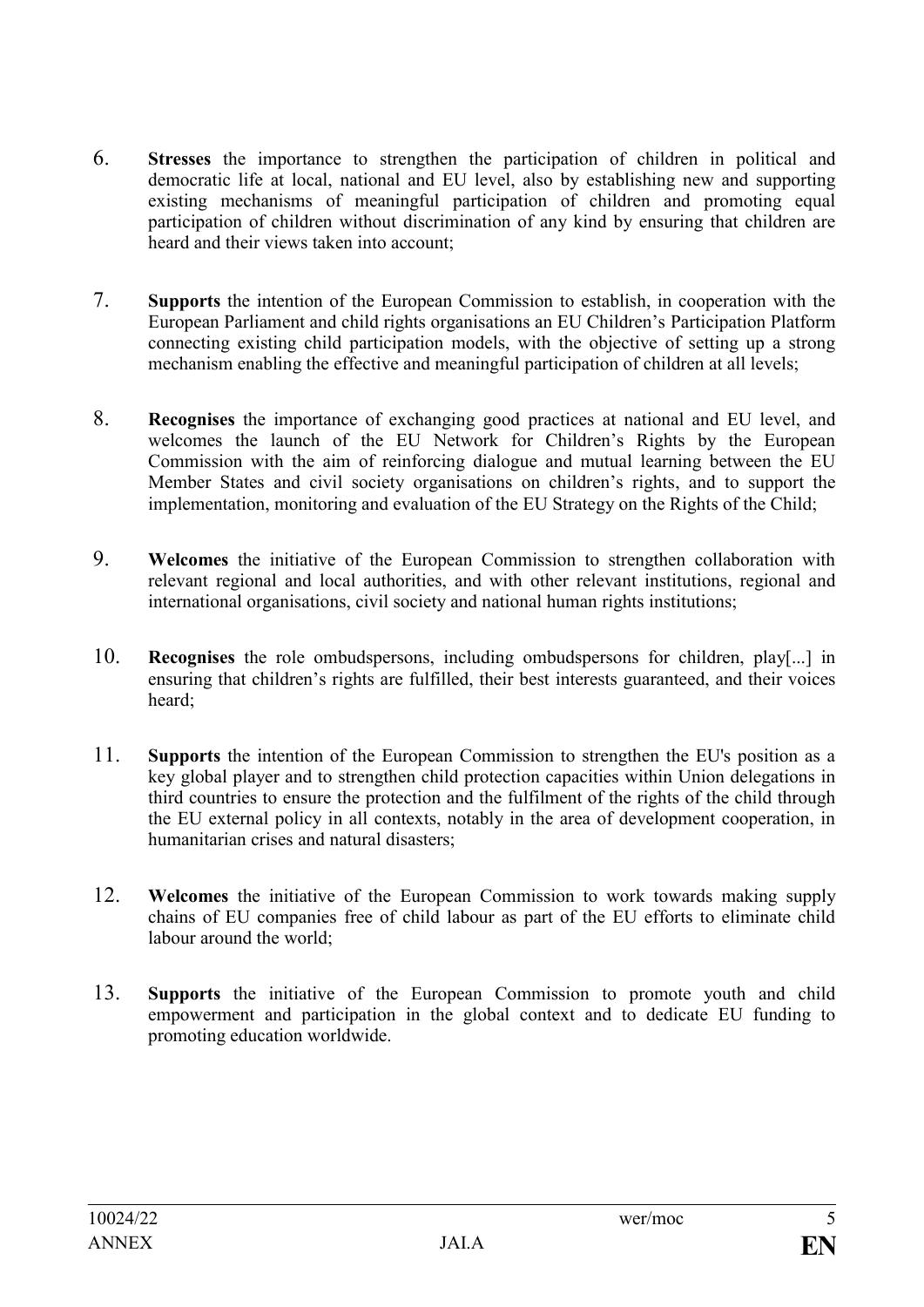The Council of the European Union,

- Calls upon the European Commission to work together with Member States to improve the life of all children in the EU, with regard to the EU Strategy on the Rights of the Child and to support Member States in their national efforts to strengthen the standards of the rights of the child;
- **Calls** upon the Member States to:
	- 1) Develop, where appropriate, comprehensive and adequate policies and measures to fulfil the rights of all children without any discrimination, including by:
		- i. Adopting comprehensive national strategies or other equivalent integrated policies addressing the rights of the child, which are adequately resourced and supported by sufficient capacity frameworks,
		- ii. Strengthening cooperation and coordination between all relevant authorities and stakeholders,
		- iii. Making best use of EU and national funding available for the promotion and protection of the rights of the child,
		- iv. Improving the collection of age and sex disaggregated data in a comparable manner across the EU by respecting national circumstances and promoting child-specific research – in particular on the thematic areas covered by the EU Strategy on the Rights of the Child, in order for evidence-based and responsive policies to be designed and implemented,
		- v. Strengthening awareness-raising and training activities regarding the rights of the child, including for children, professionals working with and for children, policymakers, civil servants, and public authorities, judges, prosecutors and other legal practitioners, civil and military personnel in CSDP missions, as well as national human rights institutions, civil society organisations and human rights defenders,
		- vi. Implementing Council Recommendation (EU) 2021/1004 establishing a European Child Guarantee, which aims to prevent and combat the social exclusion of children in need by guaranteeing effective access to a set of key services.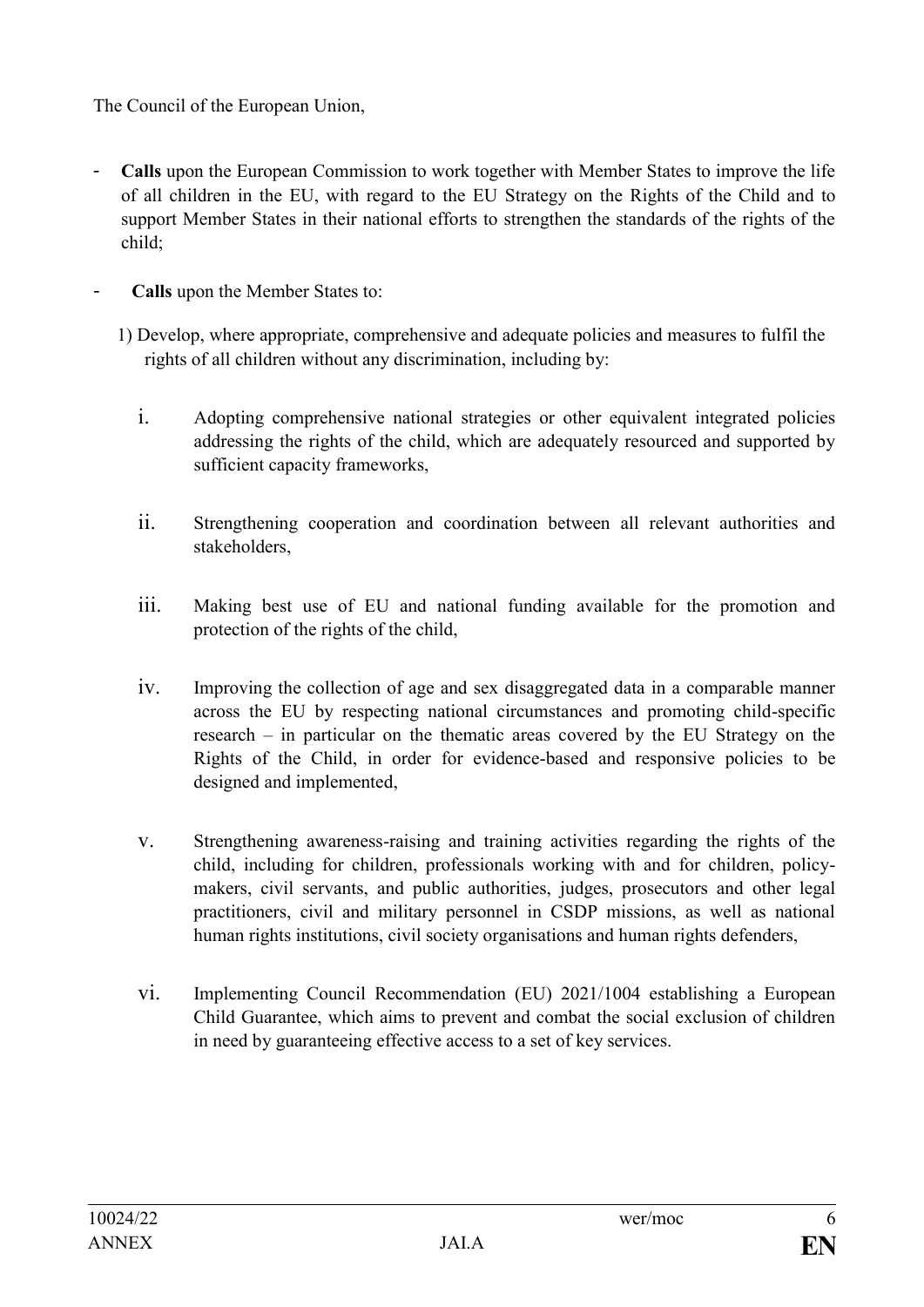- 2) Increase Member States' efforts to prevent and combat all forms of violence against children, in particular by:
	- i. Promoting cooperation among support services, and supporting a holistic response to violence,
	- ii. Developing integrated and targeted specialist support services for child victims, in addition to or as part of general victim support services and investing in preventing secondary victimisation,
	- iii. Strengthening the development, evaluation and promotion of integrated child protection systems where all relevant services cooperate according to a coordinated and multidisciplinary approach, in the best interests of the child, for example the Children's Houses (Barnahus) or any other equivalent children rights [...]friendly model,
	- iv. Banning corporal punishment in all settings, and strengthening integrated support services for children and families,
	- v. Providing adequate measures to prevent and combat domestic violence and abuse, early forced and child marriage, female genital mutilation and other harmful practices and other forms of violence against children,
	- vi. Taking measures to protect children from discrimination on any grounds in particular based on their sex or sexual orientation, as well as on their ethnic or social origin, religion or belief, or disability and ensure a safe, supportive and inclusive environment for all children at school, in particular those belonging to vulnerable groups as referred in the recital 2 of these Conclusions while duly respecting their individuality,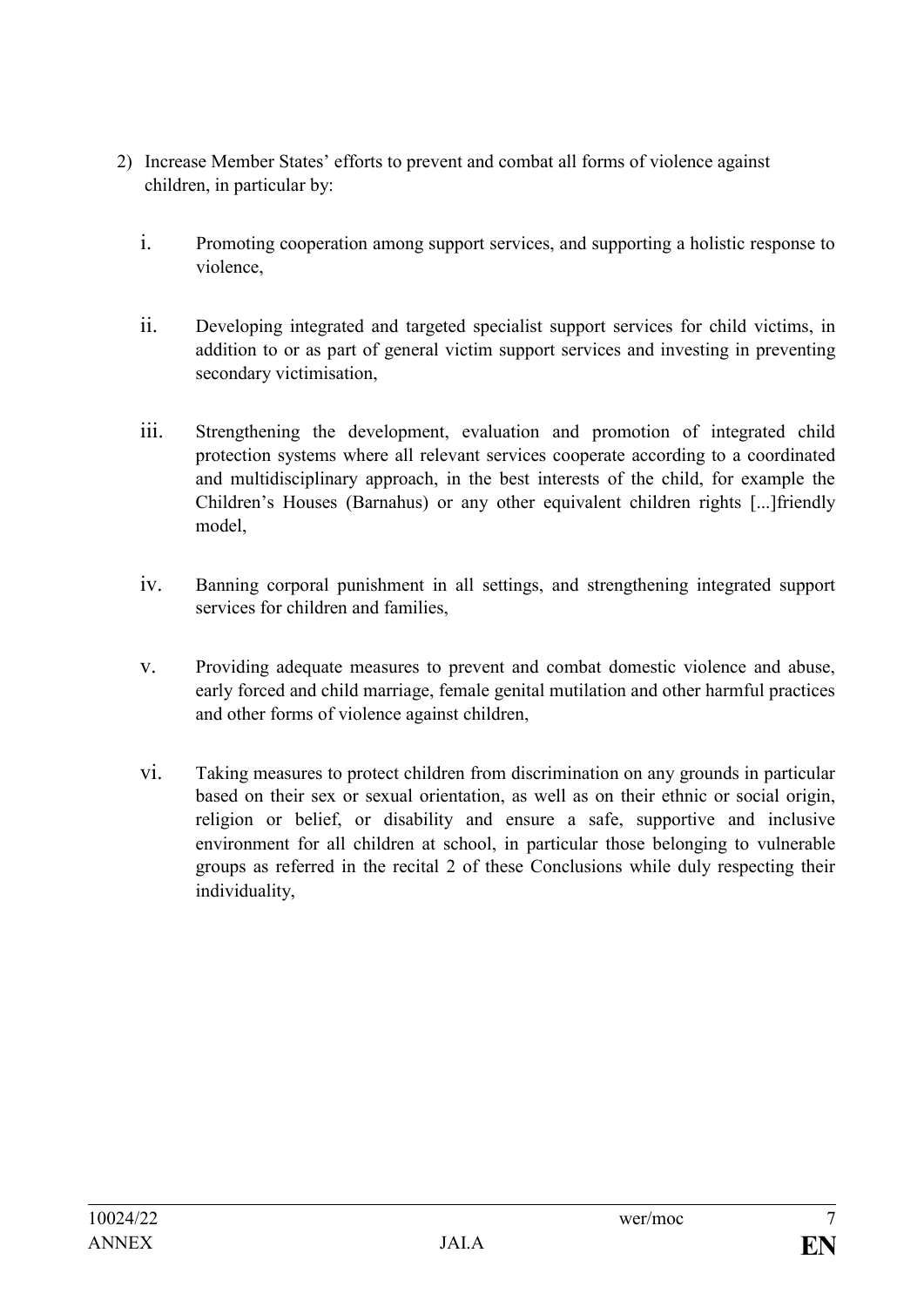- vii. Inviting Member States to consider signing and ratifying the Optional Protocol to the UN Convention on the Rights of the Child on the Sale of Children, Child Pornography and Child Prostitution**<sup>2</sup>** and the Optional Protocol on a Communications Procedure**<sup>3</sup>** , if they have not yet done so, and taking note that the Optional Protocol on the Involvement of Children in Armed Conflict**<sup>4</sup>** has been ratified by all EU Member States, that the Optional Protocol on the Sale of Children, Child Pornography and Child Prostitution has been ratified by the great majority of the Member States and the Optional Protocol on Communications Procedure has been ratified by some Member States,
- viii. Allocating sufficient resources to prevent and combat child sexual abuse and exploitation for prevention services and law enforcement authorities,
- ix. Strengthening the implementation of the legal and policy framework on preventing and combatting child sexual abuse and exploitation, in particular by fully complying with Regulation (EU) 2021/1232 and following the development of future legal instruments to combat child sexual abuse in line with the EU Strategy for a more effective fight against child sexual abuse for the period 2020 – 2025,
- x. Strengthening the prevention of violence and the prevention of recidivism by developing adequate prevention and rehabilitation programmes for perpetrators of violence.
- 3) Develop and support the adequate implementation of EU legal guarantees for the protection of the fundamental rights of the child in crisis or emergency situations without discrimination, hearing and taking into account the opinion of the children, in accordance with age and degree of maturity, while duly respecting the child's best interests especially by:
	- i. Working together to improve and address child protection needs arising in emergency situations and developing, effective and viable alternatives to the detention of children in migration processes recalling that, in line with EU acquis, migration detention for children is only foreseen as a measure of last resort, where alternatives are not viable, at any rate for the shortest possible time and by offering suitable accommodation,

 $\overline{2}$ **<sup>2</sup>** [Optional Protocol to the Convention on \[...\] Rights of the Child on the sale of children, child prostitution and child](https://treaties.un.org/Pages/ViewDetails.aspx?src=TREATY&mtdsg_no=IV-11-c&chapter=4&clang=_en)  [pornography,](https://treaties.un.org/Pages/ViewDetails.aspx?src=TREATY&mtdsg_no=IV-11-c&chapter=4&clang=_en) United Nations, 2000.

**<sup>3</sup>** [Optional Protocol to the Convention on the Rights of the Child on a communications procedure,](https://treaties.un.org/Pages/ViewDetails.aspx?src=TREATY&mtdsg_no=IV-11-d&chapter=4) United Nations, 2011.

**<sup>4</sup>** [Optional Protocol to the Convention on the Rights of the Child on the involvement of children in armed conflict,](https://treaties.un.org/Pages/ViewDetails.aspx?src=TREATY&mtdsg_no=IV-11-b&chapter=4&clang=_en)

United Nations, 2000.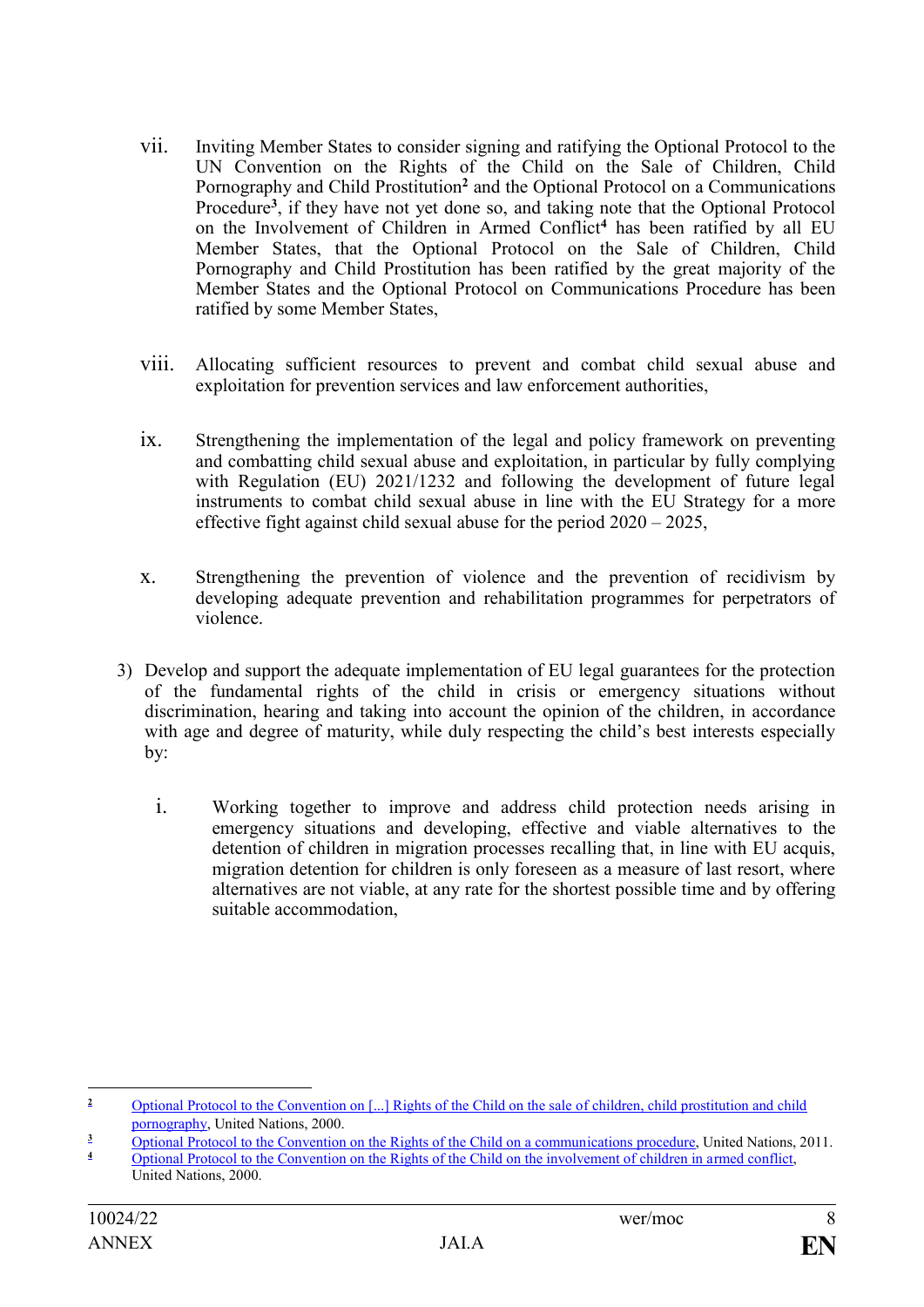- ii. Setting up emergency reception procedures working towards ensuring protective accommodation, adapted to the needs of the child, guaranteeing his or her physical and mental health safety, as well as access to basic services and guaranteeing early identification of vulnerabilities,
- iii. Where necessary, carrying out a reliable assessment of the child's age, with full respect for the individual's dignity, based on a multidisciplinary approach, informing the individuals in a language they can understand,
- iv. Providing assistance for the inclusion of unaccompanied children, in particular by ensuring the rapid designation of a legal guardian or appropriate representation, by accompanying them in their schooling and vocational training,
- v. Emphasising the importance of existing policies and, where necessary, reinforcing the implementation of policies to fight against trafficking of children and, in particular, identifying and preventing situations that present a risk of trafficking in human beings, bearing in mind that the risk of trafficking in human beings is greater in times of crises especially towards women and girls, and, bearing in mind the United Nations Protocol to prevent, suppress and punish trafficking in persons**<sup>5</sup>** ,
- vi. Training professionals in the detection and protection of children facing crisis and of children who are victims of trafficking in human beings or who are at risk of becoming victims,
- vii. Raising awareness among children, and in particular migrant children and their families, of the risks of exploitation by providing them with adequate information,
- viii. Defining strategies for identifying children who are victims of trafficking in human beings, in order to ensure and guarantee their unconditional protection,
- ix. Providing support, including financially, to civil society organisations specialised in the fight against trafficking in children, conducting awareness campaigns against trafficking in human beings, or providing care and support to children who are victims of trafficking in human beings,

<sup>1</sup> 5 [Protocol to Prevent, Suppress and Punish Trafficking in Persons Especially Women and](https://www.ohchr.org/en/instruments-mechanisms/instruments/protocol-prevent-suppress-and-punish-trafficking-persons) Children, supplementing the [United Nations Convention against Transnational Organized Crime](https://www.ohchr.org/en/instruments-mechanisms/instruments/protocol-prevent-suppress-and-punish-trafficking-persons)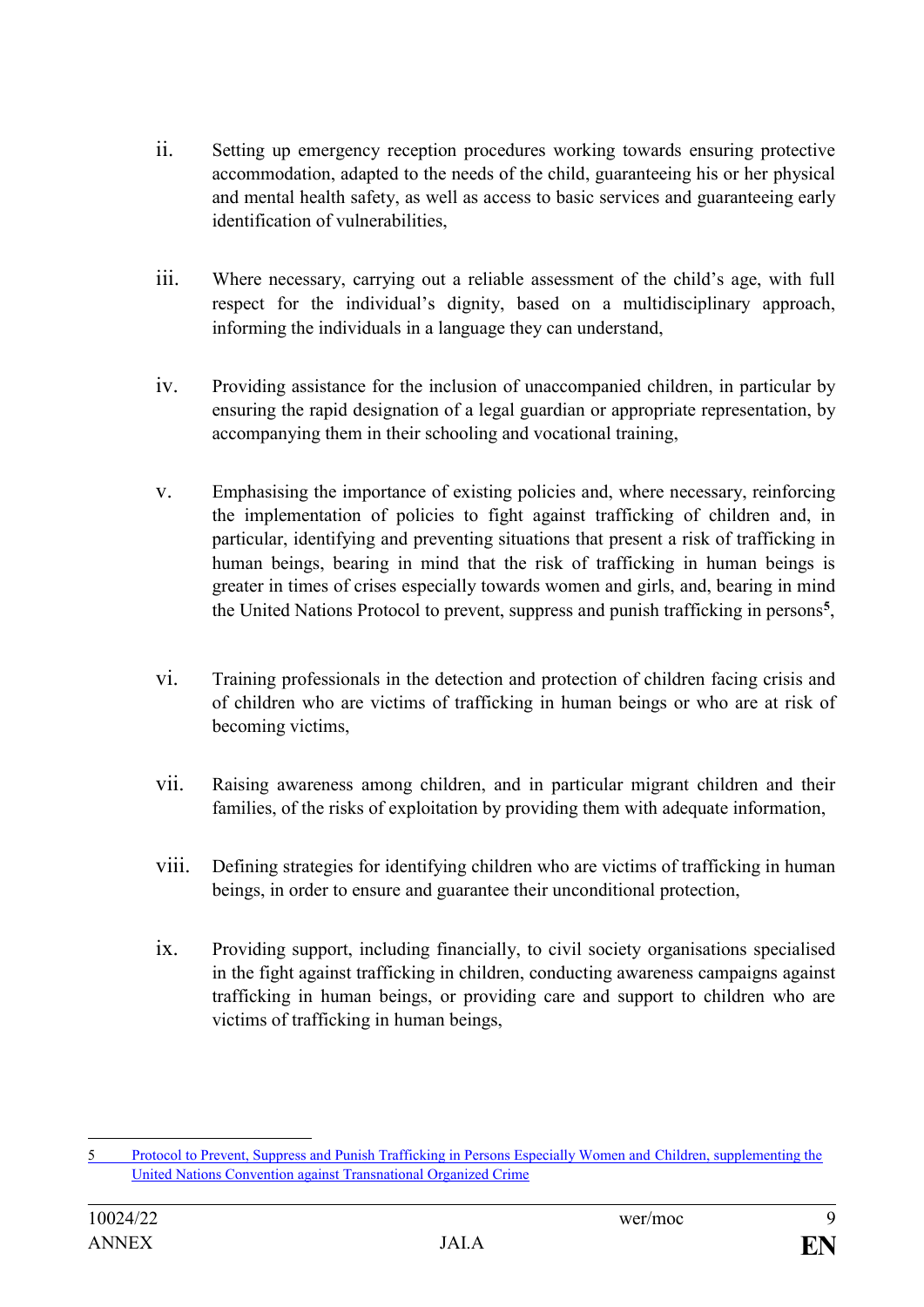- x. Endeavouring to ensure that there is no instrumentalisation of crisis or emergency situations regarding the guardianship of children, and in particular, bearing in mind UNICEF and the Hague Conference on Private International Law recommendations, that no adoption should take place pending the duration of armed conflicts,
- xi. Encouraging Member States to continue strengthening measures and alert processes to combat child abduction and to pursue the establishment of a network of national contact points to promote coordination between Member States,
- 4) Strengthening the Member States' justice systems, so that they are compliant with the rights of all children, in particular by:
	- i. Ensuring that the best interests of the child is a primary consideration in all judicial proceedings relating to children,
	- ii. Developing child-friendly proceedings from the very beginning, including through the provision of age-appropriate and child friendly information and possible ways of participation,
	- iii. Ensuring, the fulfilment of the right of the child to be heard in proceedings affecting the child, either directly, or through a representative or an appropriate body in a manner consistent with the procedural rules of national law and with EU acquis,
	- iv. Ensuring, that the right of the child to respect for his or her private life is protected in the best possible way during proceedings,
	- v. Ensuring that proceedings in cases involving children are handled without undue delay and that the decisions reached in these proceedings are systematically enforced in compliance with the existing EU legal framework and other relevant international legal means in order to ensure effective implementation of the rights of the child in compliance with the principle of subsidiarity,
	- vi. Providing the necessary support services to children during, and also after, the proceedings, for as long as the children need them,
	- vii. Promoting inter-disciplinary cooperation among different services to support the child in the best possible way before, during and after proceedings,